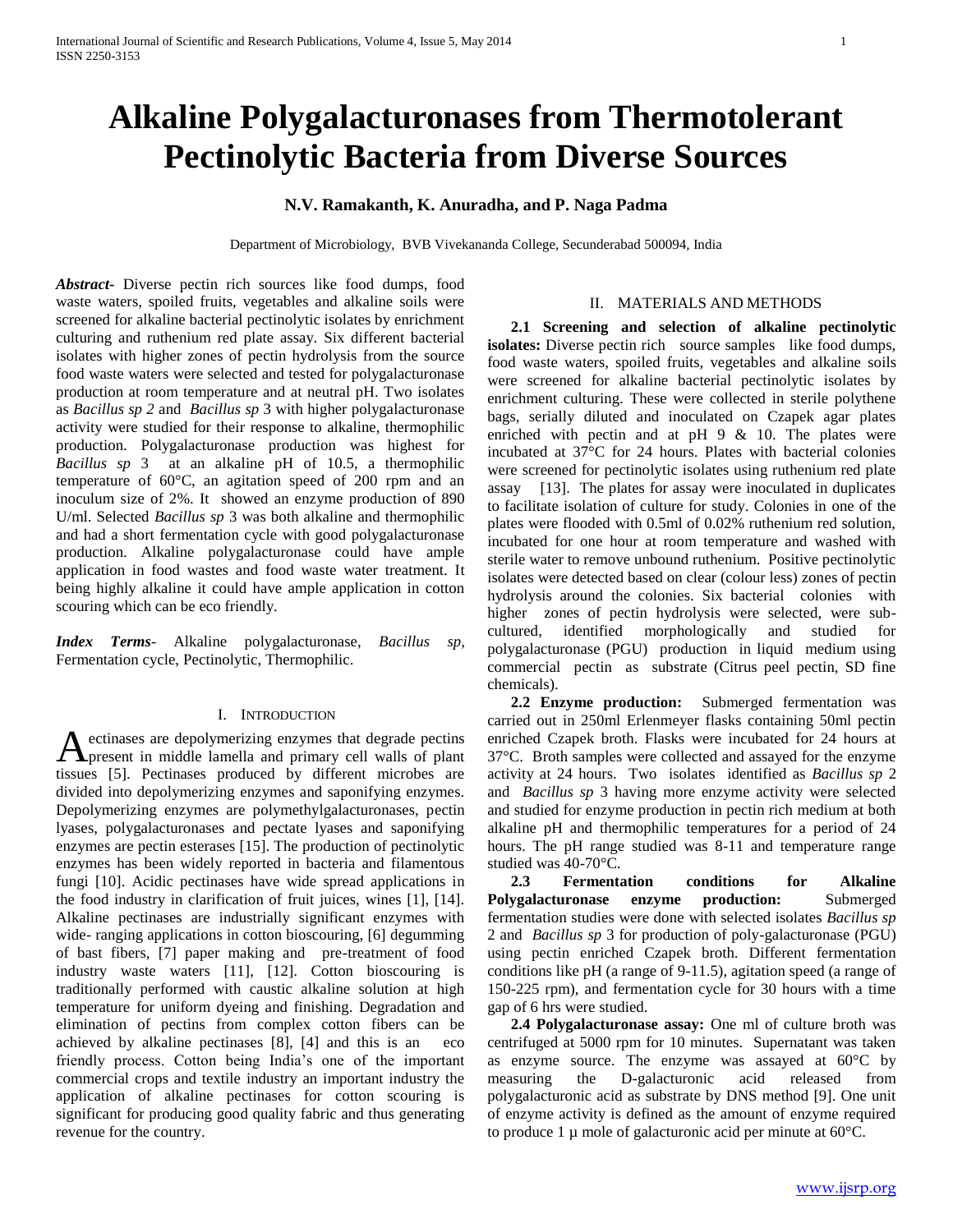## III. RESULTS

Different pectin rich source samples gave different pectinolytic bacteria that produced colourless hydrolytic zones around colonies in ruthenium red plate assay [13]. Pectinolytic bacterial isolates having 0.2-0.5 cm zones of hydrolysis were obtained (Figure 1). Six different bacterial isolates from the source food waste waters, namely *Xanthomonas sps*, *Pseudomonas sps, Bacillus sps1, Bacillus sps2, Bacillus sps3 and Erwinia sps* showed comparatively higher zone of hydrolysis and so were selected and tested for Polygalacturonase production (Figure 2). With interest in only PGU production at alkaline pH and high temperature two good bacterial isolates were further tested for this enzyme production at pH 9-11.5 (Figure 3), agitation speed of 150-225 rpm ( Figure 5)and temperature 40°- 70° C using commercial citrus pectin as substrate (Figure 4). Among the two isolates *Bacillus sp* 3 produced higher amount of alkaline polygalacturonase at thermophilic temperature. The isolate has a relatively shorter fermentation cycle (Figure 2) and so is beneficial as a commercial strain.



**Figure 1: Alkaline pectinolytic isolates from diverse sources screened by ruthenium red plate assay.**



**Figure 2: Comparison of Fermentation cycles of alkaline pectinolytic isolates.**



**Figure 3: Effect of pH on polygalacturonase production at thermophilic temperature of**  $60^{\circ}$  **C.** 



**Figure 4: Effect of temperature on polygalacturonase production at a pH of 10.5.**



**Figure 5: Effect of agitation on polygalacturonase production**  at a pH of 10.5 and temperature  $60^{\circ}$  C.

## IV. DISCUSSION

Pectin being predominant component of fruits and vegetables promotes the growth of pectinolytic isolates hence good pectinolytic organisms were obtained from sample like food waste water. Ruthenium red is a chromogen that specifically binds to free carboxyl groups in pectin giving a red colour and a colourless halo in absence of pectin, hence ruthenium red plate assay was an efficient and significant screening strategy for pectinolytic isolates [13]. Bacteria are known to produce pectinases especially polygalacturonases [2], [3] at different temperatures and pH [16]. Bacteria are preferred as commercial